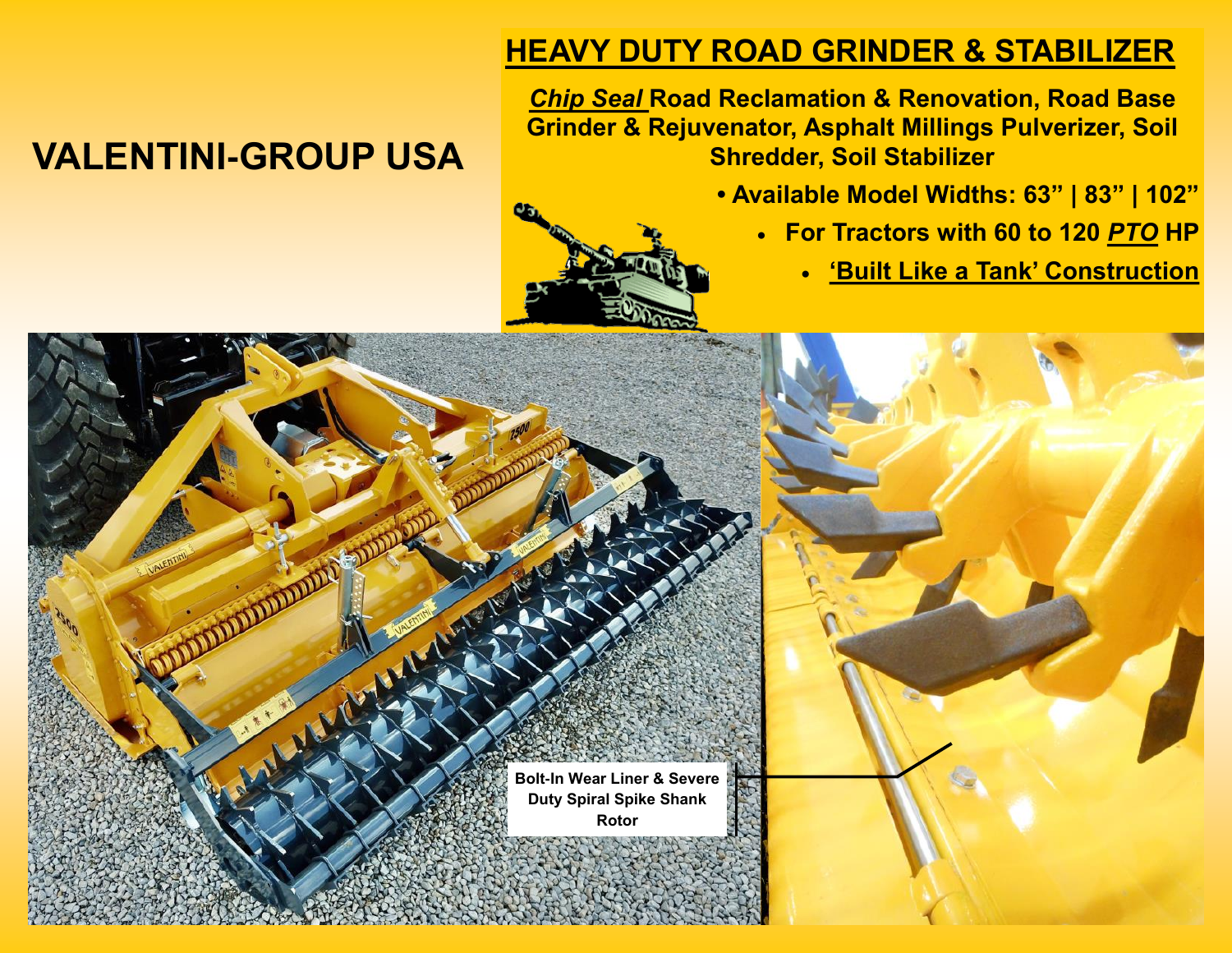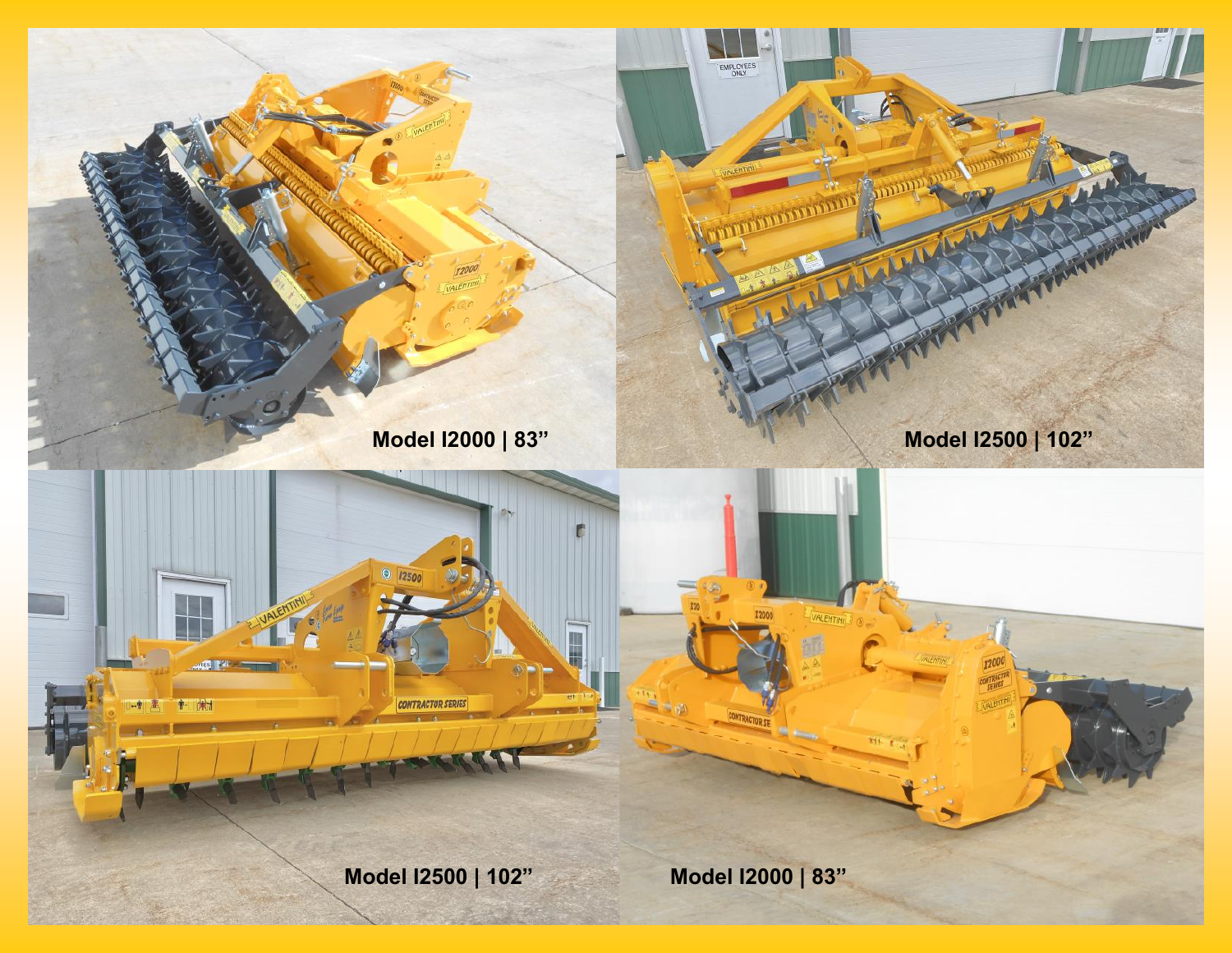#### **Valentini Contractors Series 'Asphalt & Chip Seal' Road Reclaimer Grinder**

**Valentini's Unique Contractor Series Grinder Provides New Efficiencies for Rejuvenating Chip Seal Roads & Gravel Road Bases, as Well as Soil Stabilization Activities! The Portability & Convenience of this 3-Point, PTO Powered Design Allows Municipalities & Contractors to Maintain Any Distance or Portion of Roadways Without Introducing Large, Expensive Self-Powered Machines, and Still Achieve Superior, 1-Pass Results! The Efficiencies of the Contractor's Series Range From its Portability, Convenience & Superior Results to its Quick Change Teeth & its 100% Side Gear Drive (NO drive belts-NO drive chains), Providing Reliability, and a Low Maintenance Life of Ownership, and with its Double Shell Lining, a Long Life! The Contractor Series is Also an Excellent Machine for Breaking Up & Tilling Rock Hard Soils Such As Hard, Dry Southern Clays, or Highly Packed Soils From Heavy Construction Traffic, or Dirt Racing Tracks. The Unique High Speed Rotor with its Spiral Tooth Holder Design Also Contributes to Efficiencies by Reducing the Burden on the Tractor, increasing Ground Speed a Bit & Reducing Fuel Consumption. The Spiral Design Also Provides Excellent Blending Characteristics For Introducing Any Amendments, or Blending Aggregates.** 

### **Standard Equipment & Key Features**

- **Rear Roller w/Hyd Adjustment & Scrapers for:**
	- **Material Conditioning/Packing**
	- **On-The-Fly Working Depth Adjustment**
- **Side Skids**
	- **Side Plate Protection**
	- **Works with Rear Roller Depth Control**
- **Oil Bath 'ALL GEAR SIDE DRIVE'.**
	- **NO Belts, NO Chains!**
- **Cat 2/3N Quick Hitch Compatible.**
- **HD Series 8 PTO Shaft w/CAM Clutch Protection (Auto Trip & Reset)**
- **Low Cost Of Ownership!**
- **Low Maintenance Machine!**
- **540 RPM Large Sump Gearbox.**
- **Single Bolt Quick Change Spike Bits.**
- **Replaceable Bolt-On Internal Wear Sheet/Liner.**
- **Patented Labyrinth Seals Ensure Rotor Shaft Bearings are Protected!**
- **Multi-Position, Adjustable Rear Gates with Built-In Shock Absorption.**
- **Front & Side Safety Guards for Personnel & Equipment Protection.**
- **Side Ridge Leveler Plates.**

## **Why Recycling and Reclamation?**

**Your greatest resource is the pavement you've already paid for! Between 80,000,000 and 100,000,000 tons of RAP (Reclaimed Asphalt Pavement) are milled off US roads each year, creating tremendous stockpiles of low/no cost, premium raw material.**